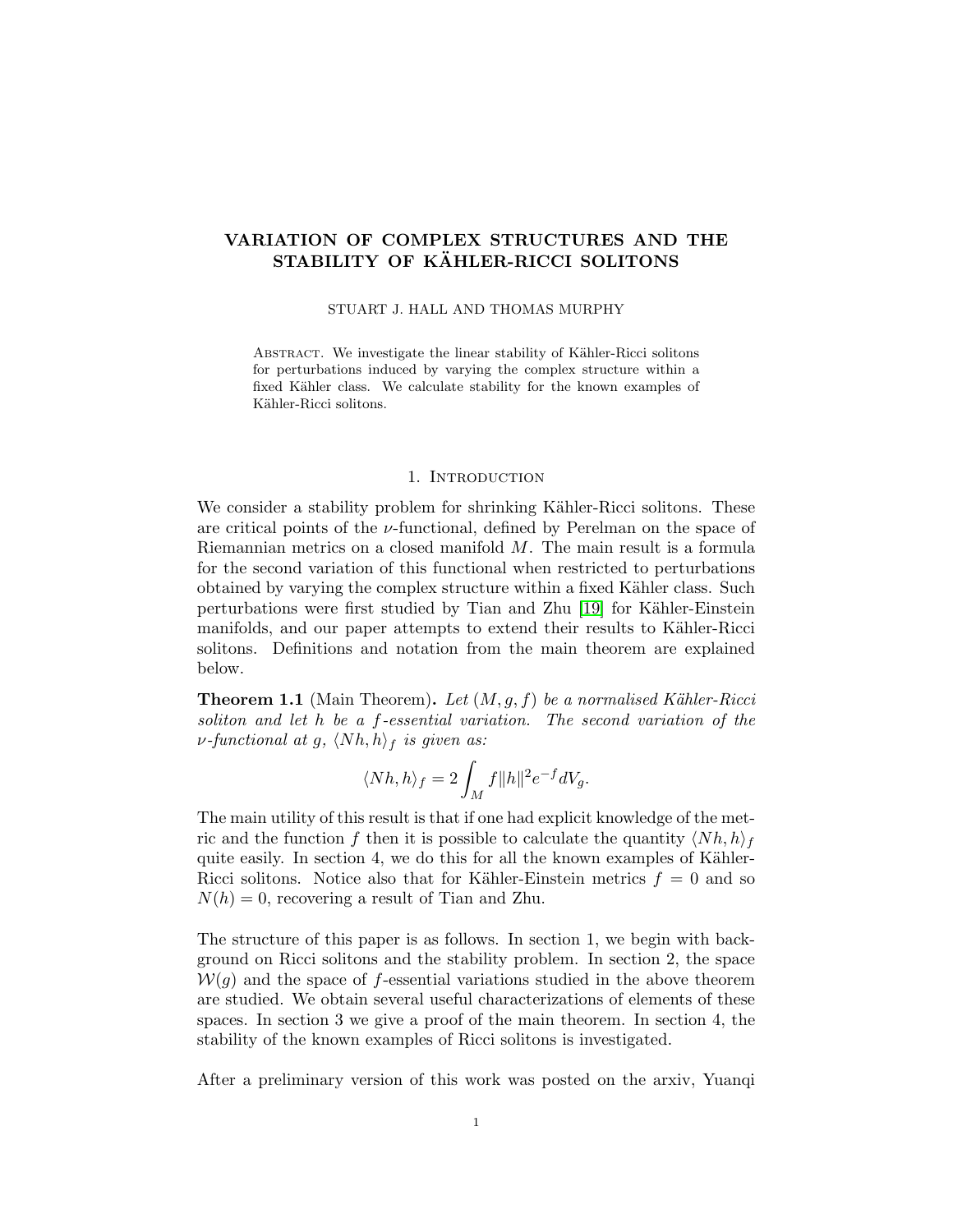Wang kindly made us aware that he had independently obtained our main Theorem [1.1](#page-0-0) as part of his Ph.D. thesis [\[22\]](#page-12-1) completed in 2011. The proof in [\[22\]](#page-12-1) is similar to ours but proceeds by direct calculation rather than using the Dai-Wang-Wei results. His thesis also contains interesting results about convergence of the Kähler-Ricci flow to a Kähler-Einstein metric when the complex structure is allowed to vary.

Acknowledgements: It is a pleasure to thank Joel Fine for useful conversations. TM is supported by an A.R.C. grant. We acknowledge the support of a Dennison research grant from the University of Buckingham which funded research visit by TM.

### 2. Ricci solitons and stability

2.1. **Background on solitons.** Throughout this paper,  $(M, g)$  is a smooth closed Riemannian manifold.

**Definition 2.1** (Ricci soliton). Let  $X \in \Gamma(TM)$  be a smooth vector field. The triple  $(M, g, X)$  is called a Ricci soliton if it satisfies the equation

<span id="page-1-0"></span>
$$
Ric(g) + L_X g = cg \tag{2.1}
$$

for a constant  $c \in \mathbb{R}$ . If  $c < 0, c = 0, c > 0$  then the soliton is refered to as expanding, steady and shrinking respectively. When  $c \neq 0$ , set  $c = \frac{1}{2c}$  $\frac{1}{2\tau}$ . If  $X = \nabla f$  for a smooth function f then the soliton is called a gradient Ricci soliton and [2.1](#page-1-0) becomes

$$
Ric(g) + Hess(f) = \frac{1}{2\tau}g.
$$
\n(2.2)

When the vector field  $X$  is Killing an Einstein metric is recovered; Einstein metrics are therefore referred to as trivial Ricci solitons. We can set  $c = 1$ to factor out homothety and as one may change the soliton potential f by a constant let us also require that

$$
\int_M f e^{-f} dV_g = 0.
$$

A soliton with these choices will be referred to as a normalised gradient Ricci soliton.

As well as being interesting as generalisations of Einstein metrics, Ricci solitons also occur as the fixed points of the Ricci flow

<span id="page-1-1"></span>
$$
\frac{\partial g}{\partial t} = -2\text{Ric}(g) \tag{2.3}
$$

up to diffeomorphism. In this paper we will be considering non-trivial Ricci solitons on compact manifolds. Foundational results due to Perelman [\[15\]](#page-12-2) and Hamilton [\[11\]](#page-11-0) imply that expanding and steady Ricci solitons on compact manifolds must be trivial. Hence our focus is on shrinking Ricci solitons. Perelman also showed that such solitons are necessarily gradient Ricci solitons. We will henceforth refer to these metrics as non-trivial shrinkers.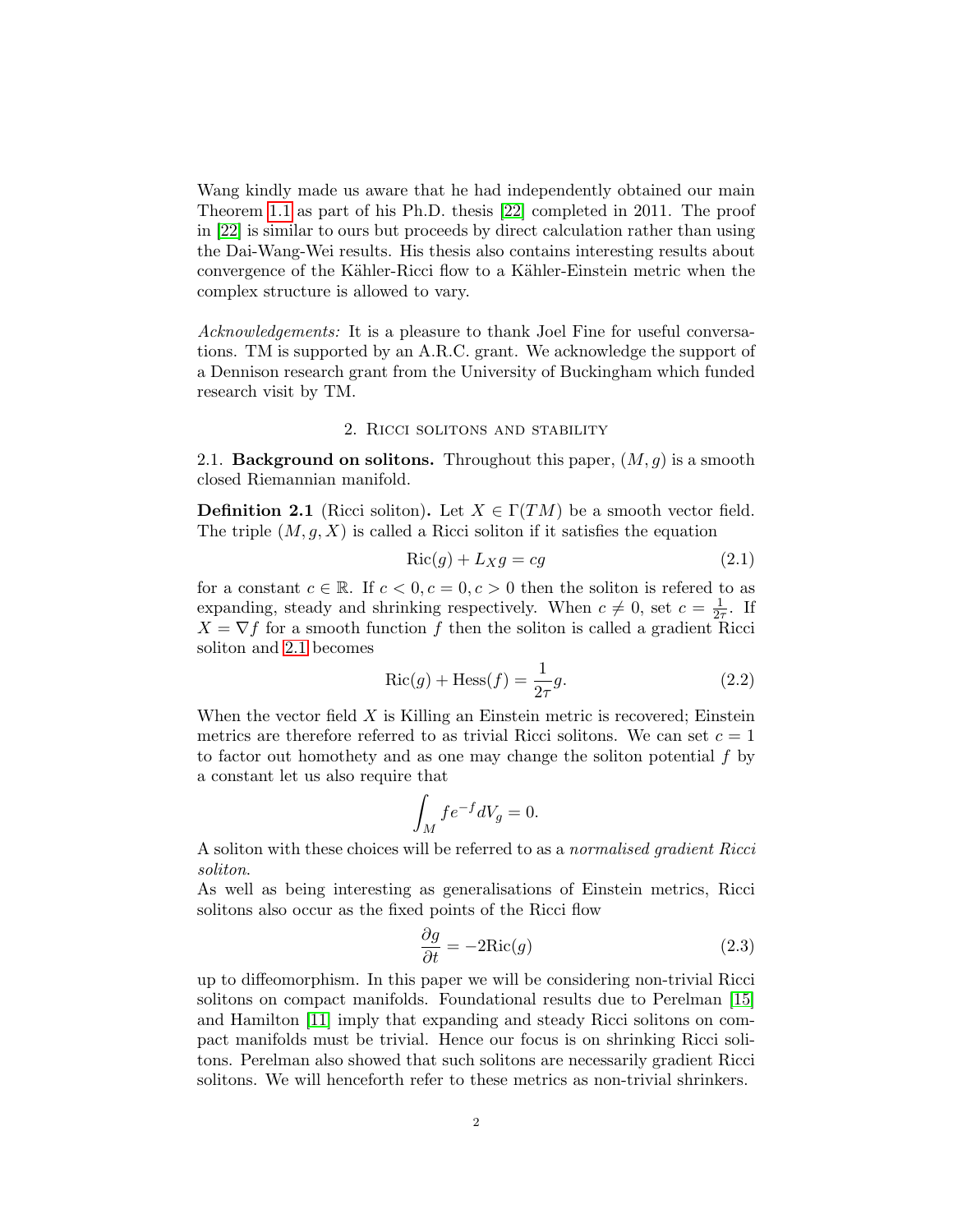Due to the work of many people  $[13]$ ,  $[4]$ ,  $[21]$ ,  $[7]$   $[16]$ , there are now many (infinitely many) examples of non-trivial shrinkers. One striking feature all known non-product examples share is that they are Kähler. This immediately implies that the vector field  $\nabla f$  is holomorphic and that the underlying manifold M is in fact a smooth Fano variety.

Perelman [\[15\]](#page-12-2) showed that gradient Ricci solitons are the critical points of a functional which is usually denoted by  $\nu(g)$ . Let  $f \in C^{\infty}(M)$  and  $\tau \in \mathbb{R}$ . We say that  $(f, \tau)$  is compatible if

$$
\int_M e^{-f} (4\pi\tau)^{-n/2} = 1.
$$

**Definition 2.2.** The  $\nu$ -functional is given by

$$
\nu(g) = \inf_{\text{compatible } (f,\tau)} \int_M [(R + |\nabla f|^2)\tau + f - n] e^{-f} (4\pi \tau)^{-n/2} dV_g,
$$

where  $R$  is the scalar curvature of  $q$ .

As well as giving a variational characterization of Ricci solitons, Perelman showed that the functional is monotonically increasing under the Ricci flow. Hence if one could perturb a soliton in a direction that increases  $\nu$  and then continue the flow, one would not flow back to the soliton and the soliton would be regarded as unstable.

2.2. Linear stability. In order to determine the behaviour of the flow around a soliton one can investigate the second variation of  $\nu(g)$  for an admissable perturbation.

**Definition 2.3.** Let  $h \in s^2(T^*M)$ . Then  $g + th$ ,  $t \in \mathbb{R}^+$  is said to be an admissable perturbation. We have  $\frac{\partial g}{\partial t}$  $\Big|_{t=0}$  $= h.$ 

If the second variation is strictly negative then the fixed point is stable and attracting. If the second variation has positive directions then one may perturb the soliton and then flow away. Natasha Sesum has obtained fundamental results on this topic [\[17\]](#page-12-5).

**Proposition 2.4** (Cao-Hamilton-Ilmanen, Cao-Zhu, [\[5\]](#page-11-4), [\[6\]](#page-11-5)). Let  $h \in s^2(TM^*)$ be an admissable variation of a Ricci soliton g. The second variation of  $\nu$ is given by

$$
D_g^2 \nu(h, h) = \int_M \langle Nh, h\rangle e^{-f} dV_g,
$$

where

$$
Nh = \frac{1}{2}\Delta_f h + \text{Rm}(h, \cdot) + \text{div}^* \text{div}_f h + \frac{1}{2} \text{Hess}(v_h) + C(h, g) \text{Ric.} \tag{2.4}
$$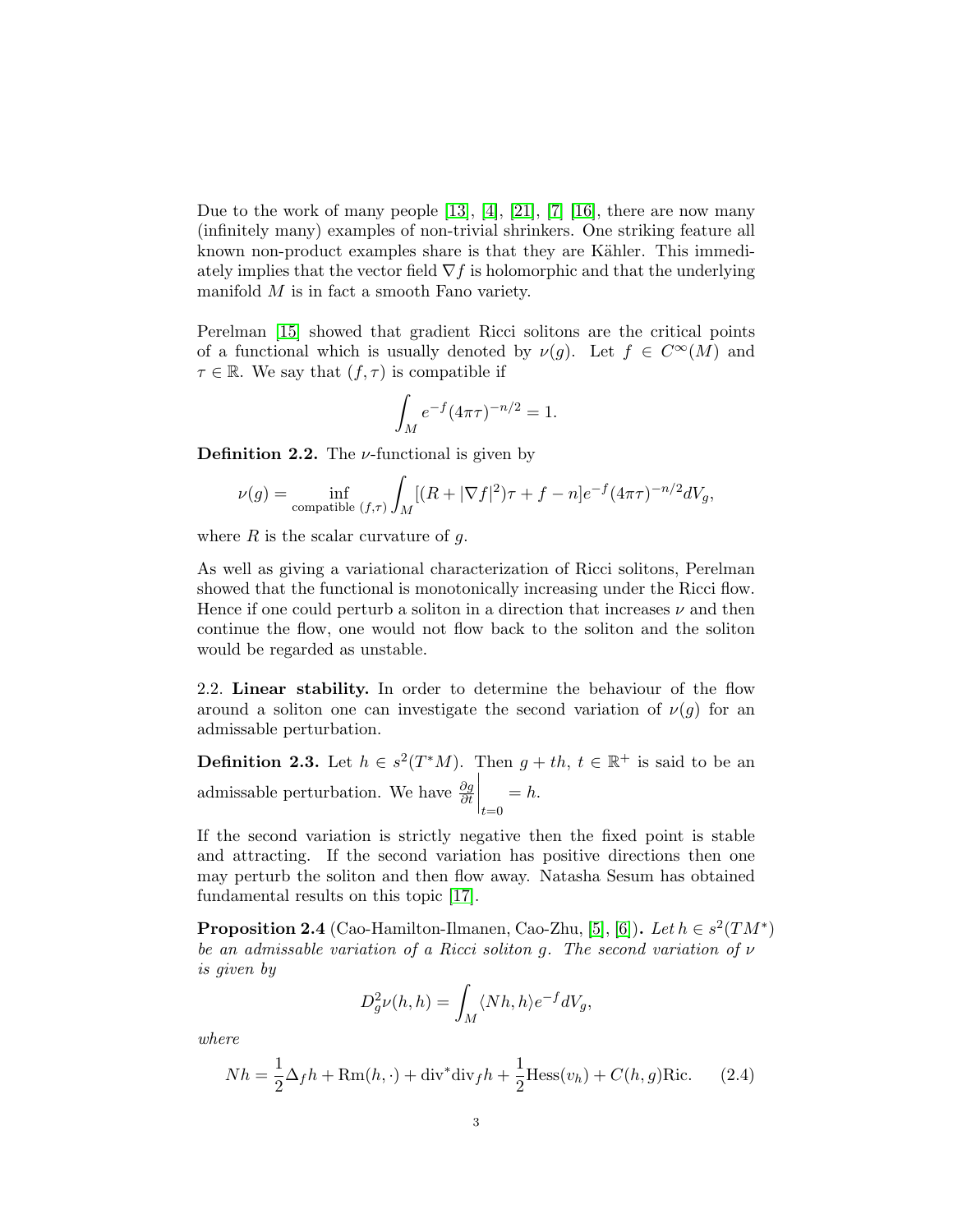Here  $\Delta_f(\cdot) = \Delta(\cdot) - \nabla_{\nabla f}(\cdot)$ ,  $\text{div}_f(\cdot) = \text{div}(\cdot) - \iota_{\nabla f}$ ,  $v_h$  is the solution of the equation

$$
\Delta_f v_h + \frac{v_h}{2\tau} = \text{div}_f \text{div}_f(h),
$$

and

$$
C(h,g) = \frac{\int_M \langle \text{Ric}, h \rangle e^{-f} dV_g}{\int_M Re^{-f} dV_g}.
$$

This operator allows us to define the concept of linear stability.

**Definition 2.5.** Let  $(M, g, f)$  be a Ricci soliton. The soliton is *linearly* stable if the operator  $N$  is non-positive definite and *unstable* otherwise.

We now focus upon Kähler-Ricci solitons. The first observation regarding stability is the following:

<span id="page-3-1"></span>**Theorem 2.6** ([\[5,](#page-11-4) [10,](#page-11-6) [19\]](#page-12-0)). Let  $(M, g, f)$  be a Kähler-Ricci soliton. If  $dim H^{(1,1)}(M) > 1$ , then  $(M, q, f)$  is unstable.

Kähler-Ricci solitons can be viewed as fixed points of a flow related to the Ricci flow  $(2.3)$  called the Kähler-Ricci flow, which in the Fano case can be written as

<span id="page-3-0"></span>
$$
\frac{\partial g}{\partial t} = -\text{Ric}(g) + g, \quad g(0) = g_0. \tag{2.5}
$$

One important point about this flow is that it preserves the Kähler class. A foundational result about this flow, due to Cao [\[3\]](#page-11-7), is that it exists for all time. The convergence of it is an extremely subtle issue because the complex structure can jump in the limit at infinity. Hence the type of convergence one expects is rather weak. This is illustrated by the following example.

**Theorem 2.7** (Tian-Zhu, [\[18\]](#page-12-6)). Let M be a compact manifold which admits a Kähler-Ricci soliton  $(g_{KRS}, f)$ . Then any solution of [\(2.5\)](#page-3-0) will converge to  $g_{KRS}$  in the sense of Cheeger-Gromov if the initial metric  $g_0$  is invariant under the maximal compact subset of the automorphism group of M.

The unstable perturbations in Theorem [2.6](#page-3-1) do not preserve the canonical class. Therefore, from the point of view of the Kähler-Ricci flow it is natural to consider perturbations which fix the Kähler class but allow the complex structure of the manifold to vary. This was initiated by Tian and Zhu [\[19\]](#page-12-0).

**Definition 2.8.** Let  $(M, g_{KRS})$  be a Kähler-Ricci soliton with complex structure  $J_{KRS}$ . The space of perturbations  $W(g_{KRS})$  is defined as follows:

$$
\mathcal{W}(g_{KRS}) = \left\{ h \in s^2(TM^*) \mid \text{there is a family of Kähler metrics } (g_t, J_t) \right\}
$$
  
with 
$$
\left. \frac{\partial g_t}{\partial t} \right|_{t=0} = h, [g_t(J_t \cdot, \cdot)] = c_1(M, J_{KRS}),
$$

$$
(g_0, J_0) = (g_{KRS}, J_{KRS}) \right\}.
$$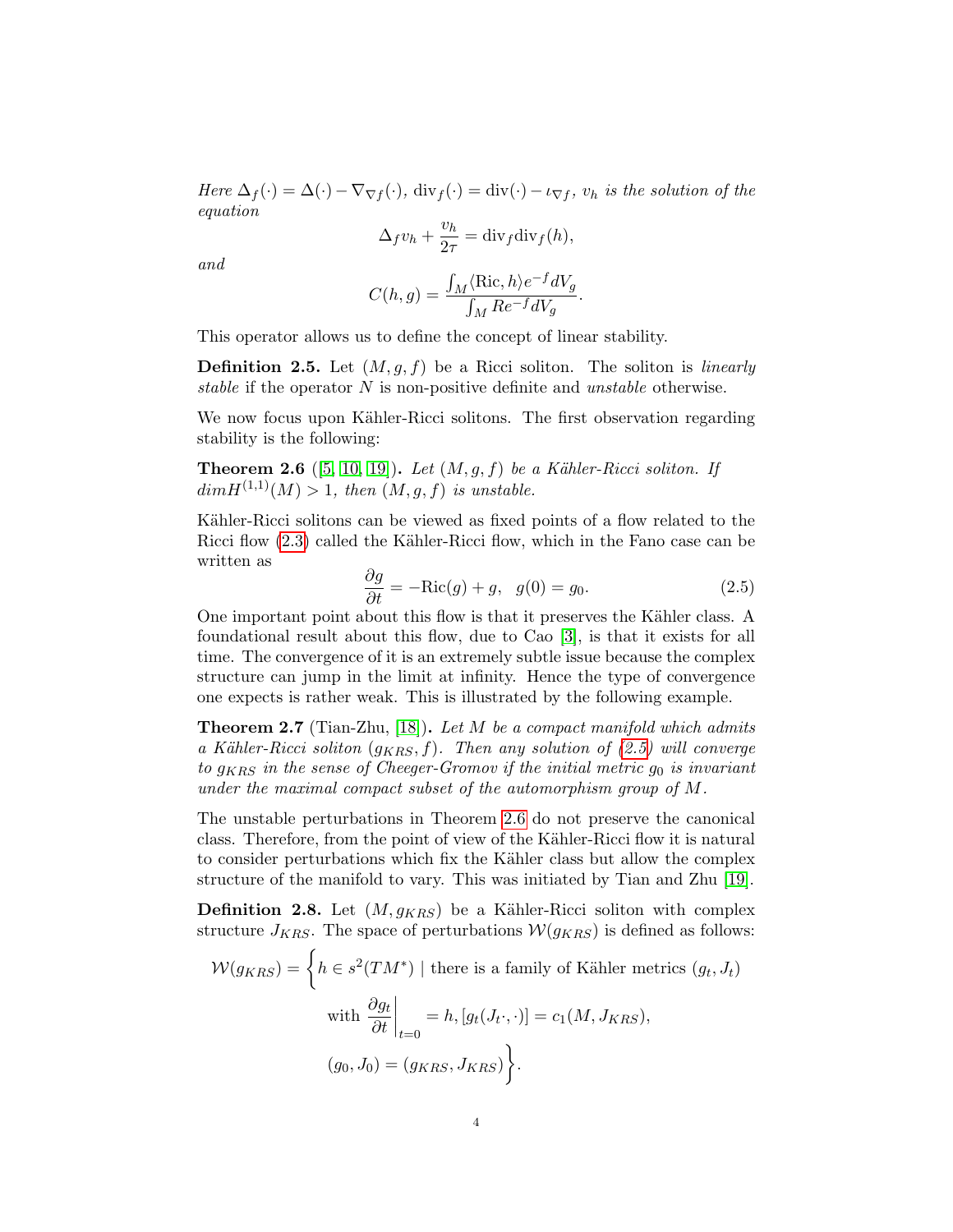The following result was our main motivation for considering this space of perturbations:

**Theorem 2.9** (Tian-Zhu, [\[19\]](#page-12-0)). Let  $(M, g_{KE})$  be a Kähler-Einstein metric and let  $h \in \mathcal{W}(g_{KE})$ . Then

$$
\langle N(h), h \rangle_f \le 0.
$$

Tian and Zhu then conjectured that a similar result should be true for Ricci solitons. Our formula in the Theorem [1.1](#page-0-0) shows that this might not be true in general. The integral in the main theorem does not seem to have a sign in general. However, the examples we calculate in section 4 do all have  $\langle N(h), h \rangle_f = 0$ ; this seems be an artifact of their construction rather than a manifestation of some result in complex differential geometry.

We mention here the related study of stability by Dai, Wang and Wei [\[9\]](#page-11-8). They prove that Kahler-Einstein metrics with negative scalar curvature are stable. There is also the recent work of Nefton Pali [\[14\]](#page-12-7) in this area. He considers a related functional known in the literature as the W-functional (here one is free to pick a volume form whereas in the definition of the  $\nu$ -functional one is determined by the metric).

2.3. Notation and convention. We use the curvature convention that  $\text{Rm}(X, Y)Z = \nabla_Y \nabla_X Z - \nabla_X \nabla_Y Z + \nabla_{[X, Y]} Z$ . The convention for divergence that we adopt is  $div(h) = tr_{12}(\nabla h)$ , the rough Laplacian

$$
\Delta h = \text{div}(\nabla h) = -\nabla^* \nabla h
$$

is then negative definite. Set

$$
\langle \cdot, \cdot \rangle_f = \int_M \langle \cdot, \cdot \rangle e^{-f} dV_g
$$

to be the twisted inner product on tensors at a Ricci soliton  $(M, g, f)$ . We will denote pointwise inner products induced on tensor bundles by  $g$  with round brackets  $(\cdot, \cdot)$ . The adjoint of a differential operator (such as  $\nabla$ ) with respect to this inner product will be denoted with a subscipt f (i.e.  $div_f$ ) throughout.

## 3. Background on variations of complex stucture

3.1. Variations of complex structure. We recall that an almost complex stucture on a manifold  $M$  is a section  $J$  of the endomorphism bundle  $End(TM)$  satisfying  $J^2 = -id$ . For M to be a complex manifold we require that the complex structure is integrable. By the Newlander-Nirenberg theorem we may take integrable to mean that the Nijenhuis tensor  $\mathcal{N}(J) = 0$ . We will be concerned with infinitesimal variations of complex structure that are modelled on those coming from a one parameter family of complex structures  $J_t$ . As we are only working at an infinitesimal level, we don't actually mind if our variations are induced by such a family.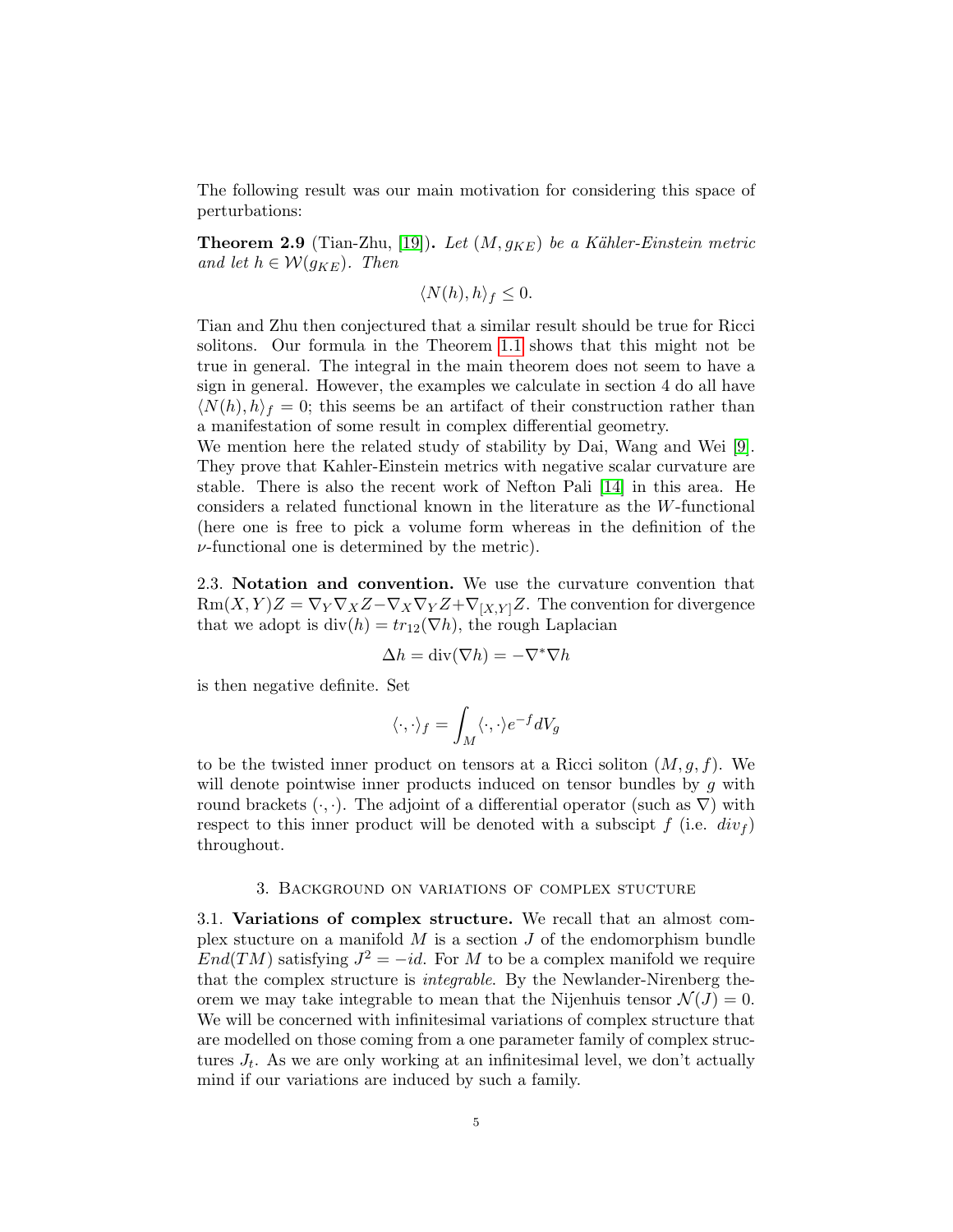**Definition 3.1** (Infinitesimal variation of complex structure). Let  $(M, q, J)$ be a Kähler manifold, a tensor  $\zeta \in End(TM)$  is called an infinitesimal variation of complex structure if it satisfies the two equations:

<span id="page-5-0"></span>
$$
\zeta J + J\zeta = 0,\tag{3.1}
$$

<span id="page-5-1"></span>
$$
\dot{\mathcal{N}}(\eta) = 0. \tag{3.2}
$$

The equation [\(3.1\)](#page-5-0) simply says that the  $J_t$  are almost complex structures, the equation [\(3.2\)](#page-5-1) comes from requiring that they are integrable. In the above definition we are viewing  $\zeta$  as a section of the bundle  $End(TM)$  which is defined for any manifold. Switching in the usual manner to the complex viewpoint, Equation [\(3.1\)](#page-5-0) can be thought of as saying that  $\zeta$  is a section of the bundle  $\Lambda^{(0,1)} \otimes TM^{(1,0)}$ . We will variously view the variation as an element of the real bundle  $End(TM)$ , a section of the bundle  $\Lambda^{(0,1)} \otimes TM^{(1,0)}$ and, using the metric to lower indices, as a section of  $TM^* \otimes TM^*$  and  $\Lambda^{(0,1)} \otimes \Lambda^{(0,1)}$ . We note that in complex coordinates equations [\(3.1\)](#page-5-0) and [\(3.2\)](#page-5-1) become

$$
\zeta_{\alpha}^{\beta} = 0 \text{ and } \nabla_{\alpha} \zeta_{\beta \gamma} = \nabla_{\beta} \zeta_{\alpha \gamma}.
$$

The bundle  $\Lambda^{(0,1)} \otimes TM^{(0,1)}$  is an element of the Dolbeault complex

$$
TM^{(1,0)}\overset{\bar{\partial}}{\rightarrow}\Lambda^{(0,1)}\otimes TM^{(1,0)}\overset{\bar{\partial}}{\rightarrow}\Lambda^{(0,2)}\otimes TM^{(1,0)}\overset{\bar{\partial}}{\rightarrow}...,
$$

where  $\overline{\partial}$  is the usual d-bar operator associated to a holomorphic vector bundle over a complex manifold. Equation [\(3.2\)](#page-5-1) is equivalent to requiring that  $\partial \zeta = 0$ .

Analogous to Tian-Zhu [\[19\]](#page-12-0) and following Koiso [\[12\]](#page-11-9), we will decompose the space of infinitesimal variations into trivial variations and f-essential variations.

By analogy with the twisted inner product, set

$$
\Delta_{\overline{\partial},f} := \overline{\partial} \overline{\partial}_f^* + \overline{\partial}_f^* \overline{\partial}
$$

to be the twisted ∂-Laplacian.

**Definition 3.2** (*f*-essential variation). Let  $\zeta$  be an infinitesimal variation of the complex structure J. We say  $\zeta$  is trivial if  $\zeta = L_Z J$  for a smooth vector field  $Z \in TM$ . A variation  $\zeta$  is said to be f-essential if

$$
\int_M \langle \zeta, L_Z J \rangle e^{-f} dV_g = 0
$$

for all  $Z \in \Gamma(TM)$ .

The following lemma gives a useful characterisation of f-essential varitations.

**Lemma 3.3** (cf. Lemma 6.4 in [\[12\]](#page-11-9)). Let  $\zeta$  be a f-essential variation and let  $h(\cdot, \cdot) = \omega(\cdot, \zeta)$ . If h is symmetric, then

(1) 
$$
\bar{\partial}_f^* \zeta = 0
$$
, (2)  $\text{div}_f h = 0$ .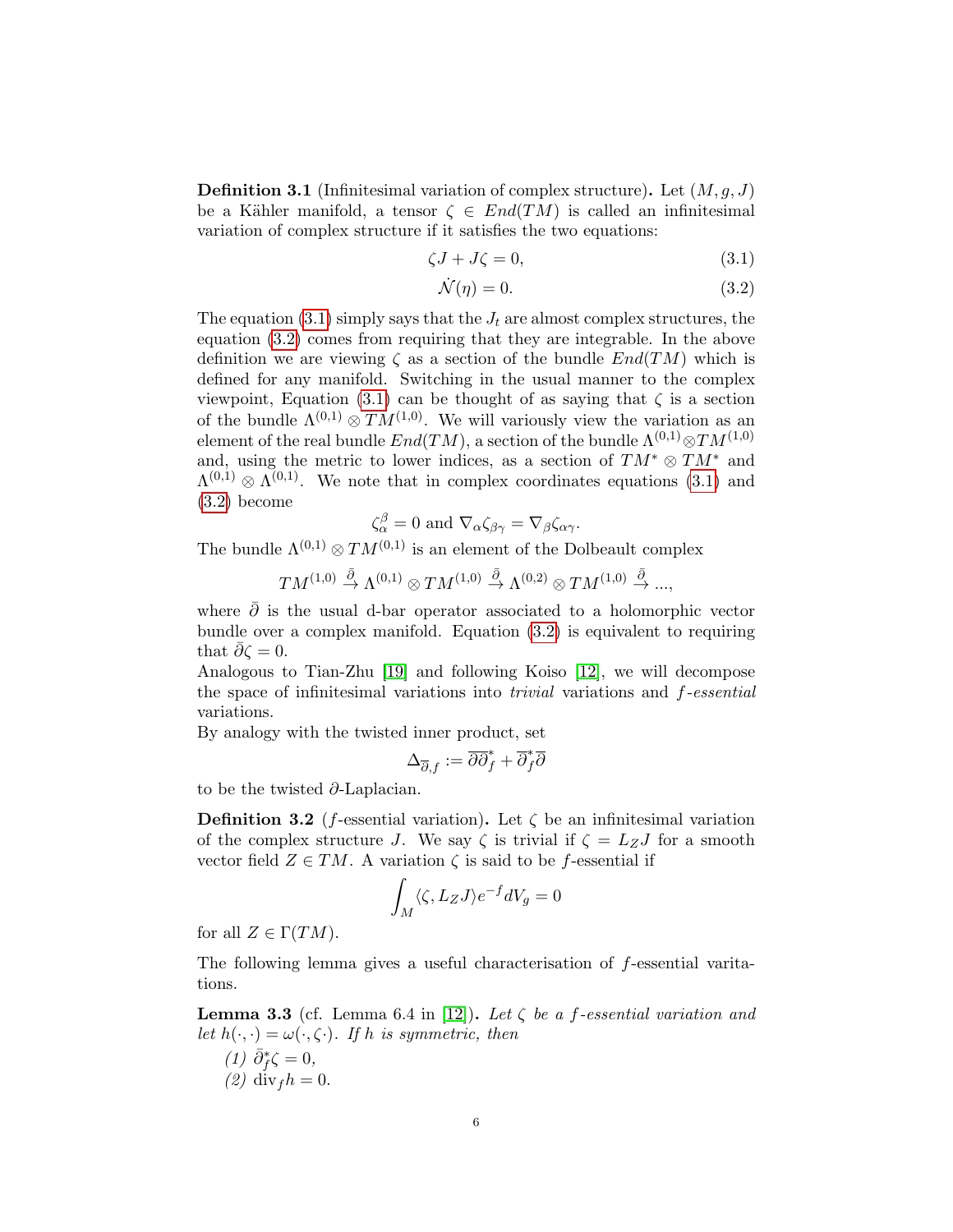In particular, a f-essential variation is  $\Delta_{\bar{\partial},f}$ -harmonic.

*Proof.* 1) As  $\zeta$  is f-essential,

$$
\int_M \langle L_Z J, \zeta \rangle e^{-f} = 0
$$

for all  $Z \in \Gamma(TM)$ . The Lie derivative of the complex stucture is related to the  $\partial$ -operator by

$$
\overline{\partial}Z = -\frac{1}{2}JL_ZJ(\cdot).
$$

Hence, up to a constant,  $\langle L_ZJ, \zeta \rangle_f = \langle \overline{\partial}Z, \zeta \rangle_f$  and  $\overline{\partial}_f^*$  $\int_{f}^{*} \zeta = 0$ , as claimed.

2) We begin by noting that  $\zeta$  being f-essential means that

$$
\langle L_Z J, \zeta \rangle_f = \langle \omega(\cdot, L_Z J(\cdot)), h \rangle_f = 0.
$$

Rewriting and using the Cartan formula we have

$$
\omega(\cdot, L_Z J(\cdot)) = L_Z g(\cdot, \cdot) - L_Z \omega(\cdot, \cdot) = 2div^* Z^{\flat}(\cdot, \cdot)) - (d \circ \iota_Z \omega)(\cdot, J \cdot).
$$

The result follows by noting that

$$
\langle (d \circ \iota_Z \omega)(\cdot, J \cdot), h \rangle_f = -\langle (d \circ \iota_Z \omega)(\cdot, \cdot), h(\cdot, J \cdot) \rangle_f,
$$

and that  $h(\cdot, J \cdot)$  is symmetric.

In the previous lemma we have assumed that  $h$  is symmetric. This is not strictly necessary on Fano manifolds as one can show that an antisymmetric, J-anti-invariant 2-tensor defines a global holomorphic 2-from. Then one can appeal to a classical result of Bochner to show that on a Fano manifold such a form is zero (c.f. [\[1\]](#page-11-10) 11.24). Tian and Zhu give a straightforward proof of this fact in the case one is at a Kähler-Einstein metric [\[19\]](#page-12-0).

Tian and Zhu [\[19\]](#page-12-0) decompose the space  $W(g)$  modulo the action of the diffeomorphism group. They show that

$$
W(g)/D(M) = A^{(1,1)} \bigoplus H^1(M, TM)
$$

where  $\mathcal{A}^{(1,1)}$  is the space of  $\partial \bar{\partial}$ -exact (1,1)-forms and  $H^1(M, TM)$  is the usual cohomology for the holomorphic vector bundle  $TM$ . Tian and Zhu then show that for a general Käbler-Ricci soliton,  $N|_{A^{(1,1)}} \leq 0$  so that potentially destabilising elements of W actually lie in  $H^1(M, TM)$  (they then show that N vanishes on this space when  $q$  is an Einstein metric). Hence we will only consider perturbations in  $H^1(M, TM)$  and we will use the special representatives given by  $f$ -essential perturbations. Formally we have:

**Proposition 3.4** (Tian-Zhu, [\[19\]](#page-12-0)). Let  $(M, g_{KRS}, J)$  be a Kähler-Ricci soliton. Then we have the following decomposition

$$
W(g_{KRS})/\mathcal{D}(M) \cong \mathcal{A}^{(1,1)}(M,J) \bigoplus H^1(M, TM).
$$

where  $\mathcal{D}(M)$  is the diffeomorphism group of M. The operator N is nonpositive when restricted to  $\mathcal{A}^{(1,1)}(M, J)$ .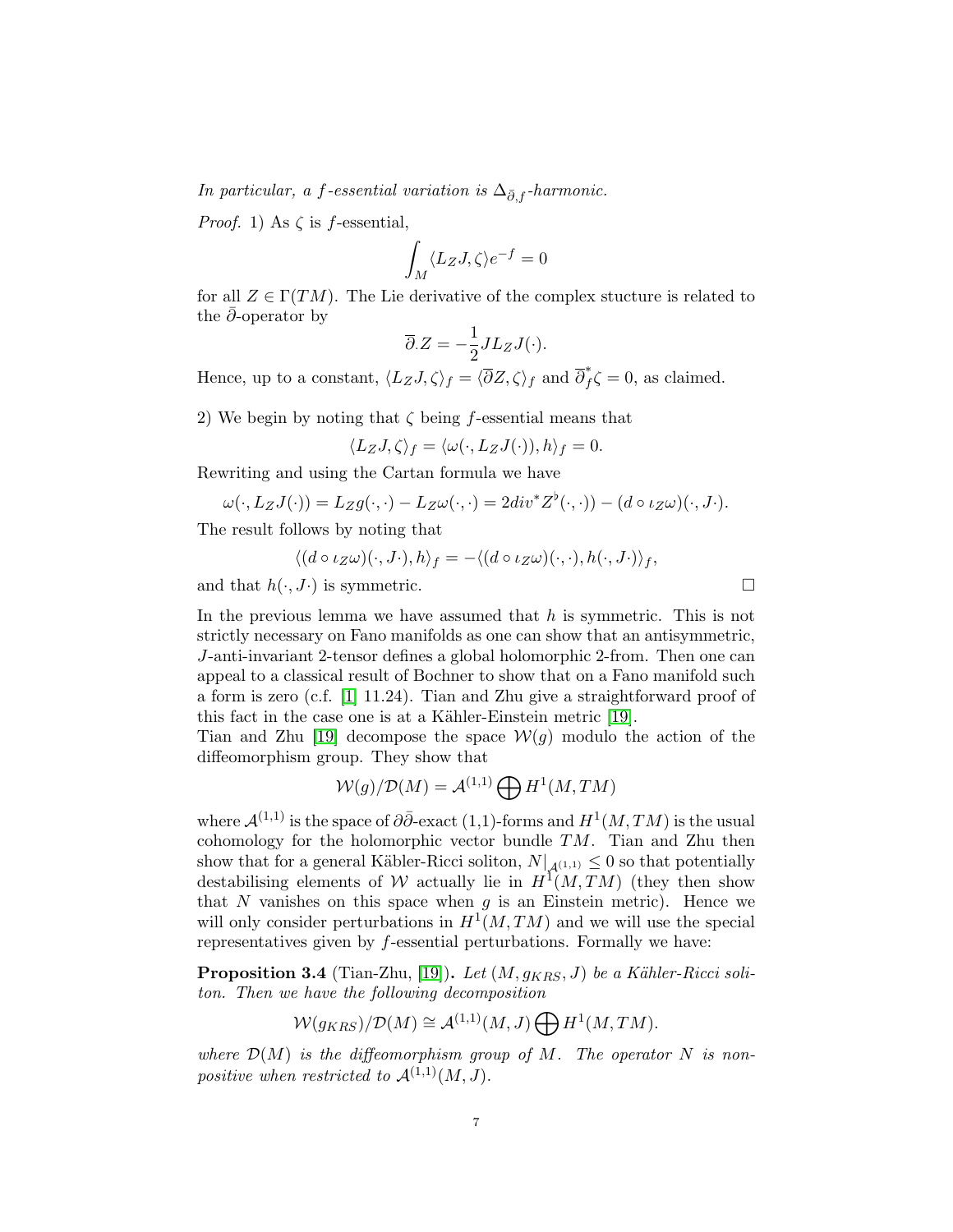# 4. Proof of main Theorem

Consider a *f*-essential variation of the complex structure  $h \in H^1(M, TM)$ . Firstly, as h is J-anti-invariant it is apparent that  $C(h, g) = 0$ . Thus

$$
\langle N(h), h \rangle_f = \langle \frac{1}{2} \Delta_f h + \text{Rm}(h, \cdot), h \rangle_f.
$$

In order to evaluate the above we will use a Weitzenböck formula. In order to explain the formula we will digress briefly into the spinorial construction used in [\[9\]](#page-11-8). This is a powerful generalisation of the techniques used by Koiso in [\[12\]](#page-11-9).

As M is Fano it has a canonical spin<sup>c</sup> structure and parallel spinor  $\sigma_0 \in$  $\Gamma(\mathcal{S}^c)$  where  $\mathcal{S}^c \to M$  is the spin<sup>c</sup> spinor bundle. This induces a map

$$
\Phi: s^2(TM^*) \to \mathcal{S}^c \otimes TM^*
$$
  

$$
\Phi(h) = h_{ij}e_i \cdot \sigma_0 \otimes e^j,
$$

,

where  $\{e_i\}$  is a orthonormal basis of TM and  $e_i \cdot \sigma_0$  denotes Clifford multiplication in  $\mathcal{S}^c$ .

For  $1 \leq i \leq m$ , following [\[9\]](#page-11-8) choose

$$
X_i = \frac{e_i - \sqrt{-1}Je_i}{\sqrt{2}}, \bar{X}_i = \frac{e_i + \sqrt{-1}Je_i}{\sqrt{2}}.
$$

Then  $\{X_1, \ldots, X_m\}$  is a local unitary frame for  $T^{1,0}M$ . Set  $\{\theta^1, \ldots, \theta^m\}$  to be its dual frame. Then

$$
\Phi(h) = h(\bar{X}_i, \bar{X}_j) \bar{\theta}^i \otimes \bar{\theta}^j.
$$

This can be identified with

$$
\Psi(h) = h(\bar{X}_i, \bar{X}_j) \bar{\theta}^i \otimes X_j \in \wedge^{0,1}(TM)
$$

where  $TM$  is the holomorphic tangent bundle.

<span id="page-7-0"></span>**Lemma 4.1** (Dai-Wang-Wei [\[8\]](#page-11-11) Lemma No 2.3). For  $h, \tilde{h} \in s^2(TM^*)$ ,

$$
Re(\Phi(h), \Phi(\tilde{h})) = (h, \tilde{h}).
$$

Recall that  $\mathcal{S}^c$  has an induced Kähler structure  $J_c$ . Choosing normal coordinates at a point, it is not hard to see that  $(\Delta_{\overline{\partial}_c} \circ \Psi)(h) = (\Psi \circ \Delta_{\overline{\partial}})(h)$ . Moreover, under this identification of  $\Phi(h)$  with  $\Psi(h)$ , the Dirac operator Moreover, under this identification of  $\Psi(n)$  with  $\Psi(n)$ , the Drac of D is identified with  $-2\Delta_{\overline{\partial}}$ . The main result we need is the following Weitzenböck formula:

<span id="page-7-1"></span>**Lemma 4.2** (Dai-Wang-Wei [\[9\]](#page-11-8) Lemma 2.3). Let  $h \in s^2(TM^*)$  and let D be the Dirac operator. Then

$$
D^*D(\Phi(h)) = \Phi(\nabla^*\nabla h - 2\text{Rm}(h, \cdot) + \text{Ric} \circ h - h \circ i\rho)
$$
 (4.1)

where  $\rho$  is the Ricci form.

In order to deal with the Ricci curvature terms we use the following lemma which is implicit in the proof of Theorem 2.5 in [\[9\]](#page-11-8).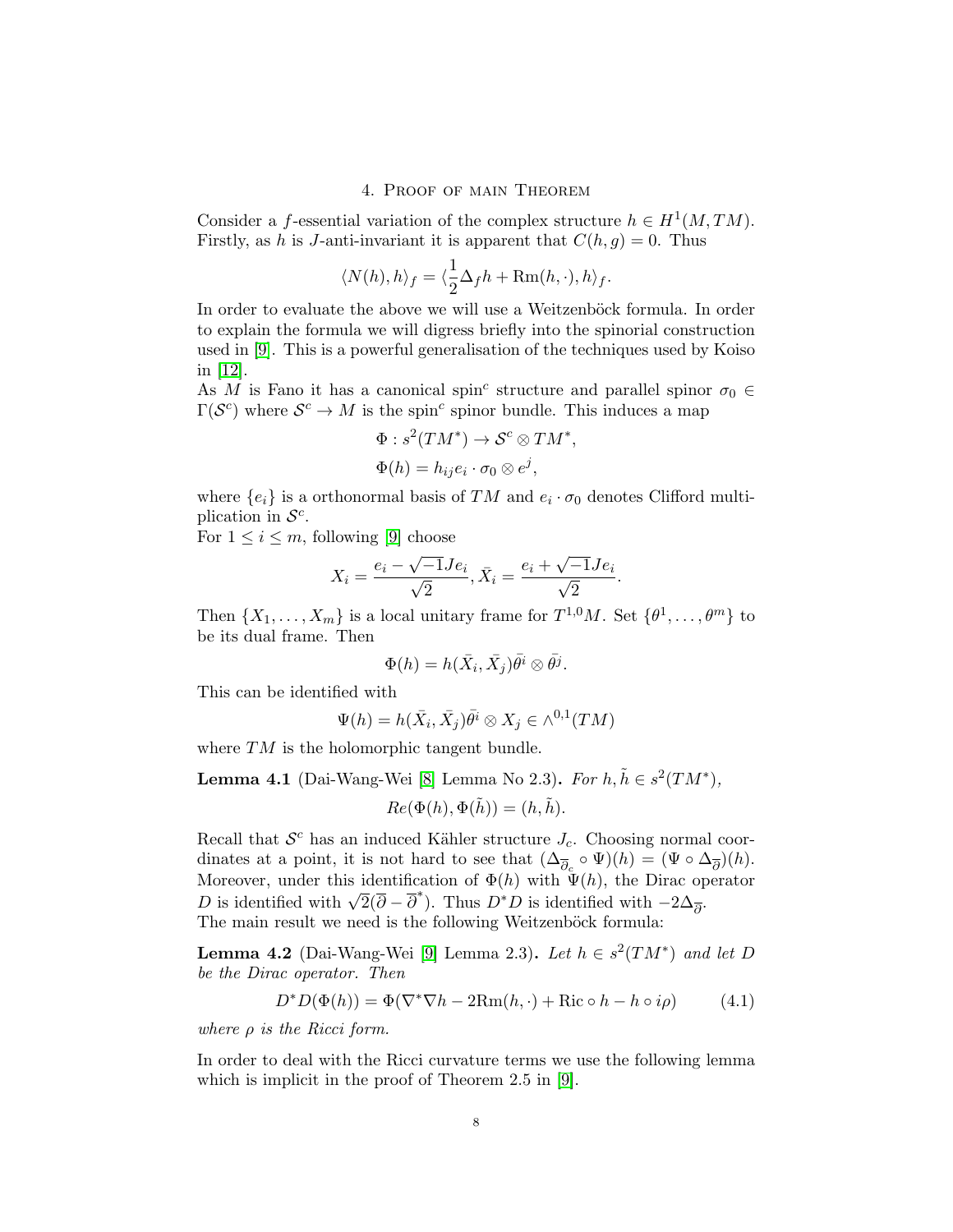**Lemma 4.3.** Let h be a skew-hermitian section of  $s^2(TM^*)$ . Then

$$
(Ric \circ h - h \circ i\rho, h) = 0.
$$

*Proof.* This is a pointwise calculation. Choose normal coordinates at  $p \in M$ ,  ${e_1, ..., e_{2m}}$  where  $e_{m+i} = Je_i$  for  $1 \leq i \leq m$ . We can also choose this basis so that the Ricci tensor is diagonalised i.e.  $Ric(e_i, e_j) = c_i \delta_{ij}$  where  $c_{m+i} = c_i$ . We have

$$
Re(\Phi(\text{Ric} \circ h), \Phi(h)) = \sum_{i,j=1}^{2m} c_i h_{ij}^2,
$$
  
-
$$
Re(\Phi(h \circ F), \Phi(h)) = -2 \sum_{j=1}^{m} \sum_{i=1}^{m} c_j (h_{(i+m)j} h_{i(j+m)}) - h_{ij} h_{(i+m)(j+m)}).
$$

If  $h$  is skew-Hermitian then

$$
h_{ij} = -h_{(i+m)(j+m)}
$$
 and  $h_{i(j+m)} = h_{(i+m)j}$ .

Hence

$$
-Re(\Phi(h \circ F), \Phi(h)) = -2\sum_{i=1}^{m} \sum_{j=1}^{2m} c_j(h_{ij}^2) = -\sum_{i,j=1}^{2m} c_i h_{ij}^2,
$$

and the result follows.  $\Box$ 

The final lemma we need to prove the main result in this section is a technical lemma to deal with the extra term one obtains by using the rescaled volume form  $e^{-f}dV_g$ .

**Lemma 4.4.** Let  $A \in \Omega^1(M)$  be a one-form and  $B \in \bigotimes^k TM^*$ 

<span id="page-8-0"></span>
$$
\operatorname{div}(A \otimes B) = \operatorname{div}(A) \otimes B + \nabla_{A^{\sharp}} B \tag{4.2}
$$

<span id="page-8-1"></span>
$$
div(df \otimes h) = (\Delta f)h + \nabla_{\nabla f}h \tag{4.3}
$$

<span id="page-8-2"></span>
$$
-\langle \nabla_{\nabla f} h, h \rangle_f = \frac{1}{2} \int_M \Delta_f f \|h\|^2 e^{-f} dV_g. \tag{4.4}
$$

*Proof.* For [\(4.2\)](#page-8-0) we calculate using a normal, orthonormal basis  $\{e_i\}$ ,

$$
div(A \otimes B) = \nabla_{e_i}(A \otimes B)(e_i, \cdot) = div(A) \otimes B + \nabla_{A^{\sharp}}B.
$$

For [\(4.3\)](#page-8-1) we use  $A = df$ ,  $B = h$  in [\(4.2\)](#page-8-0). In order to prove [\(4.4\)](#page-8-2) we note that

$$
\langle \nabla_{\nabla f} h, h \rangle_f = \langle \iota_{\nabla f} \nabla h, h \rangle_f = \langle \nabla h, df \otimes h \rangle_f = -\langle h, \text{div}_f (df \otimes h) \rangle_f.
$$

Now using [\(4.3\)](#page-8-1) we have

$$
\langle \nabla_{\nabla f} h, h \rangle_f = \int_M |\nabla f|^2 ||h||^2 e^{-f} dV_g - \langle h, \text{div}(df \otimes h) \rangle_f.
$$
  
= 
$$
- \int_M (\Delta_f f) ||h||^2 e^{-f} dV_g - \langle \nabla_{\nabla f} h, h \rangle_f
$$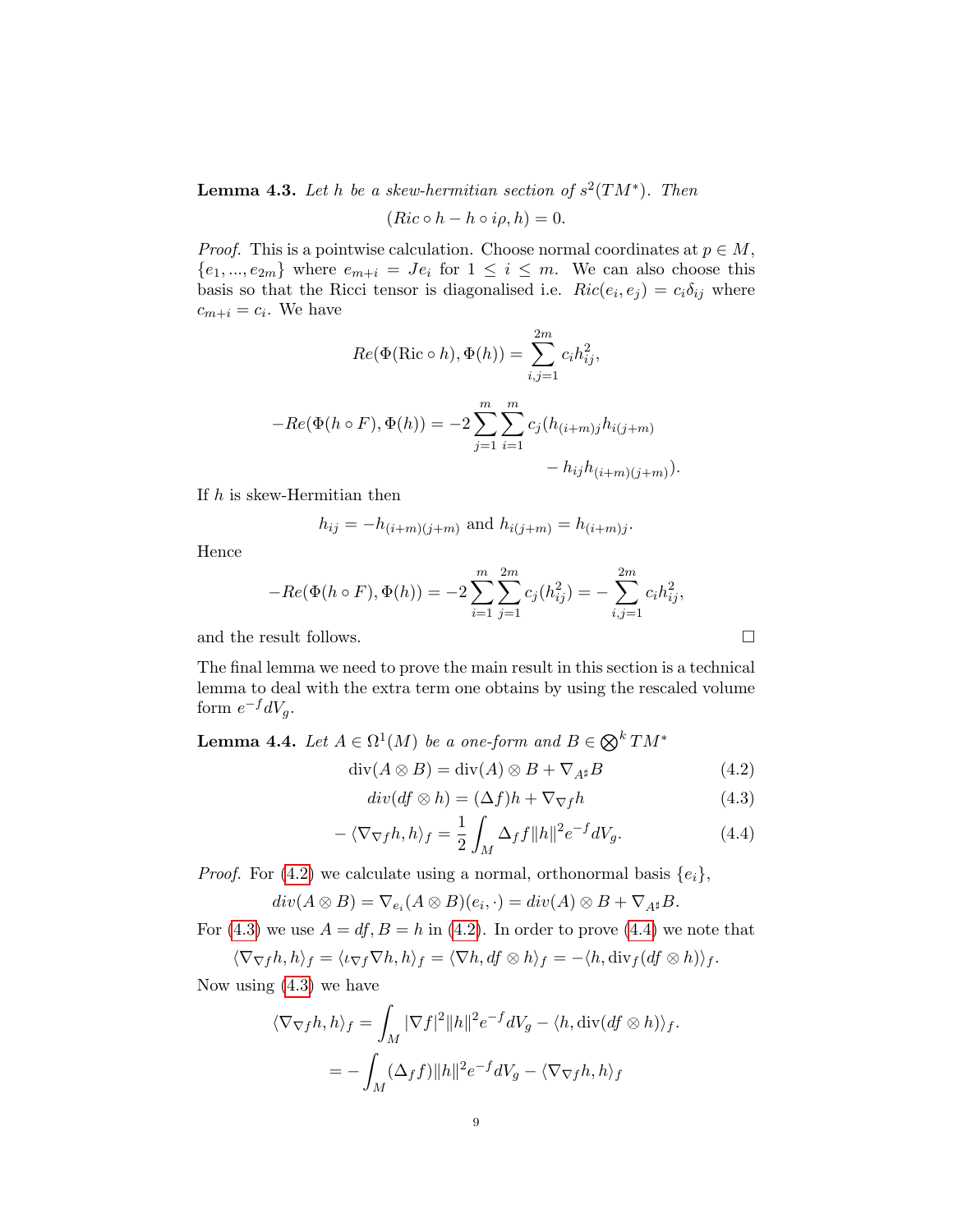and the result follows.

As noted in [\[10\]](#page-11-6), the soliton potential function of a normalised gradient Ricci soliton solves the equation

$$
\Delta_f f = -2f.
$$

Proof of Main Theorem: Lemmas [4.1](#page-7-0) and [4.2](#page-7-1) yield that pointwise

$$
(\frac{1}{2}\Delta h + \text{Rm}(h, \cdot), h) = Re(\Phi(\frac{1}{2}\Delta h + \text{Rm}(h, \cdot)), \Phi(h))
$$
  

$$
= Re(D^*D(\Phi(h), \Phi(h)))
$$
  

$$
= Re(-2\Delta_{\overline{\partial}_c}(\Psi(h), \Psi(h))
$$
  

$$
= -2Re(\Phi(\Delta_{\overline{\partial}}h), \Phi(h))
$$
  

$$
= -2(\Delta_{\overline{\partial}}h, h).
$$

However as h is f-essential then it is orthogonal to the image of  $\Delta_{\bar{\partial}}$  with respect to the global inner product. Hence

$$
\int_M (\frac{1}{2}\Delta h + \text{Rm}(h,\cdot), h)e^{-f}dV_g = 0
$$

and the result follows.  $\Box$ 

# 5. Examples and applications

5.1. Setup. As mentioned in the introduction, there are three main sources for concrete examples of Kähler-Ricci solitons: the Dancer-Wang, Podesta-Spiro and the Wang-Zhu examples. The Wang-Zhu solitons exist on toric-Kähler manifolds and are non-trivial precisely when the Futaki invariant is non-zero. Unfortunately, this class of manifold does not admit any nontrivial deformations of complex structure. This follows from

Theorem 5.1 (Bien-Brion,[\[2\]](#page-11-12) Theorem 3.2). Every Fano toric-Kähler manifold M has  $H^1(M, TM) = 0$ .

Similarly, one can see the Podesta-Spiro examples are rigid. The next class of examples to investigate are provided by the Dancer-Wang solitons. These solitons are generalisations of the soliton on  $\mathbb{CP}^2 \sharp \overline{\mathbb{CP}}^2$  constructed by Koiso [\[13\]](#page-11-1) and Cao [\[4\]](#page-11-2). We begin by reviewing their construction.

Let  $(V_i, r_i, J_i)$ ,  $1 \geq i \leq r$  be Fano Kähler-Einstein manifolds with first Chern class  $c_1(V_i, J_i) = p_i a_i$ , where  $p_i$  are positive integers and  $a_i \in H^2(V_i; \mathbb{Z})$  are indivisible classes. The Kähler-Einstein metrics  $r_i$  are normalised so that  $\text{Ric}(r_i) = p_i r_i$ . For  $q = (q_1, ..., q_r)$  with  $q_i \in \mathbb{Z} - \{0\}$ , let  $P_q$  the total space  $\sum_{1}^{r}$ of the principal  $U(1)$ -bundle over  $B := V_1 \times V_2 \times ... \times V_r$  with Euler class  $I_I^r q_i \pi_i^* a_i$  where  $\pi_i: V_1 \times \ldots \times V_r \to V_i$  is the projection onto the ith factor.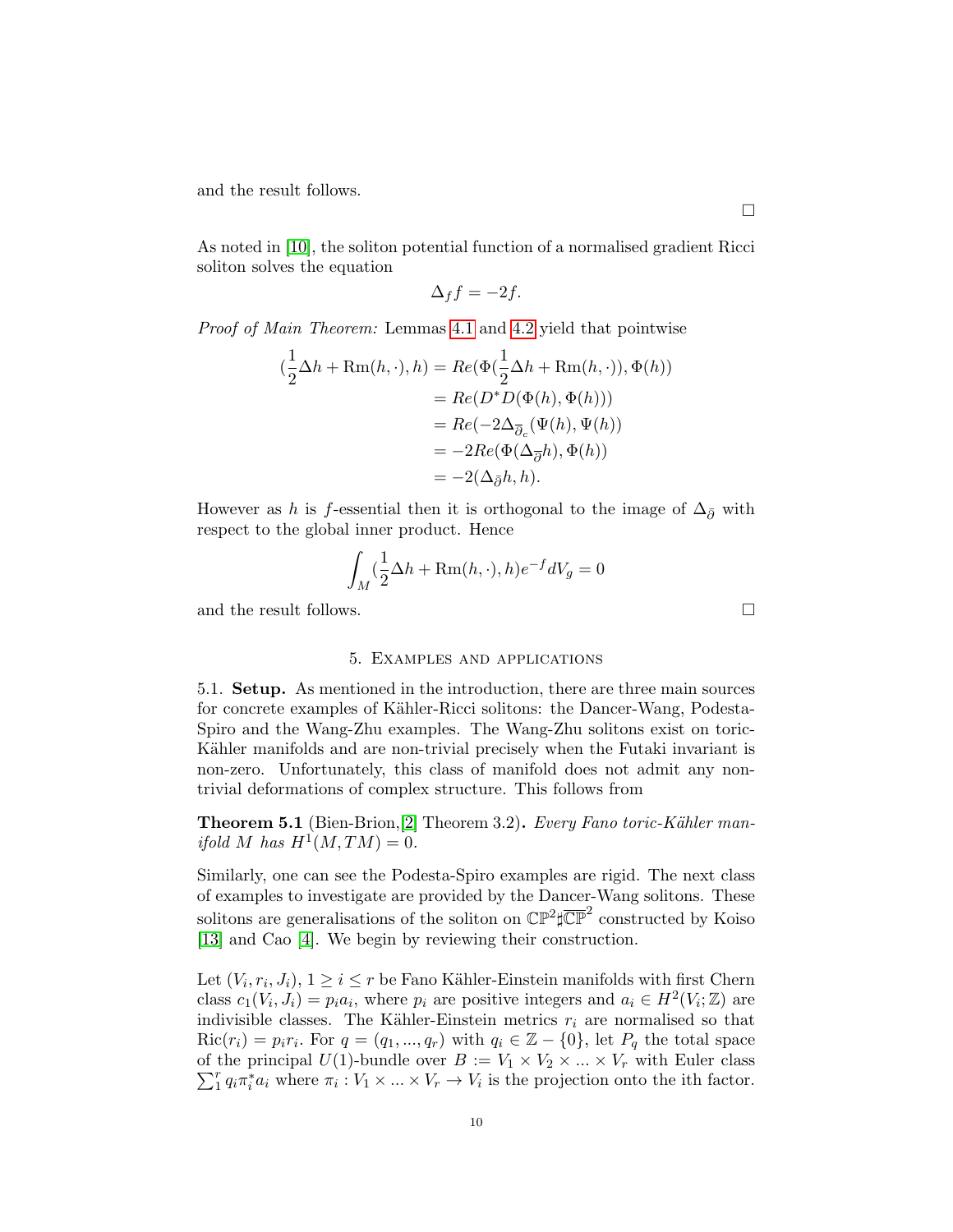Denote by  $M_0$  the product  $I \times P_q$  for the unit interval I. We denote by  $\theta$ the principal  $U(1)$  connection on  $P_q$  with curvature

$$
\Omega:=\sum_1^r q_i\pi^*\eta_i
$$

where  $\eta_i$  is the Kahler form of  $r_i$ . There is a one-parameter family of metrics on  $P_q$  given by

$$
g_t := f^2(t)\theta \otimes \theta + \sum_{i=1}^r l_i^2(t)\pi_i^* r_i
$$

where  $f$  and  $l_i$  are smooth functions on  $I$  with prescribed boundary behaviour. Finally, consider the metric on  $M_0$  given by

$$
g = dt^2 + g_t,
$$

with the correct boundary behaviour of  $f$  and the  $l_i$ . This metric then extends to a metic on a compactification of  $M_0$ , which we denote  $M$ .

The complex structure on this manifold can be described explicitly by lifting the complex structure on the base and requiring that  $J(N) = -f(t)^{-1}Z$ where  $N = \partial_t$  is normal to the hypersurfaces and Z is the Killing vector that generates the isometric  $U(1)$  action on  $P_q$ .

5.2. Deformations of Dancer-Wang solitons. The Ricci soliton equations in this setting reduce to a system of ODEs. We have the following existence theorem:

**Theorem 5.2** (Dancer-Wang, [\[7\]](#page-11-3) Theorem 4.30). Let M denote the compactification of  $M_0$  as above. Then M admits a Kähler-Ricci soliton  $(M, q, u)$ , which is Einstein if and only if the associated Futaki invariant vanishes.

We refer to [\[7\]](#page-11-3) for details of the constructions. If one chooses the components  $V_i$  to be homogenous, Kähler-Einstein manifolds then the resulting M is toric. However, by choosing the components  $V_i$  to be non-homogenous, Fano, Kähler-Einstein and calculating the Futaki invariant, they give examples of non-toric Kähler-Ricci solitons. It is these that may admit complex deformations.

Suppose that  $V_i$  is a Fano, Kähler-Einstein manifold admitting deformations of its complex structure  $J_i$ . We consider variations  $h_{i,t}$  in the Kahler metric  $r_{i,t}$  such that the Kähler form  $\eta_{i,t} = r_{i,t}(J_{i,t}, \cdot)$  remains in the class  $c_1(V_i, J_0)$ . This induces a variation in the metric on the whole space given by

$$
h_i = l_i^2(t)\pi^*h_{i,t}.
$$

Clearly the same procedure works for any product of Kähler-Einstein manifolds with some (or all) of the factors admitting complex deformations. Here it is simply stated for one factor for simplicity. Let us state our final result:

**Theorem 5.3.** For this perturbation h, one has  $N(h) = 0$ .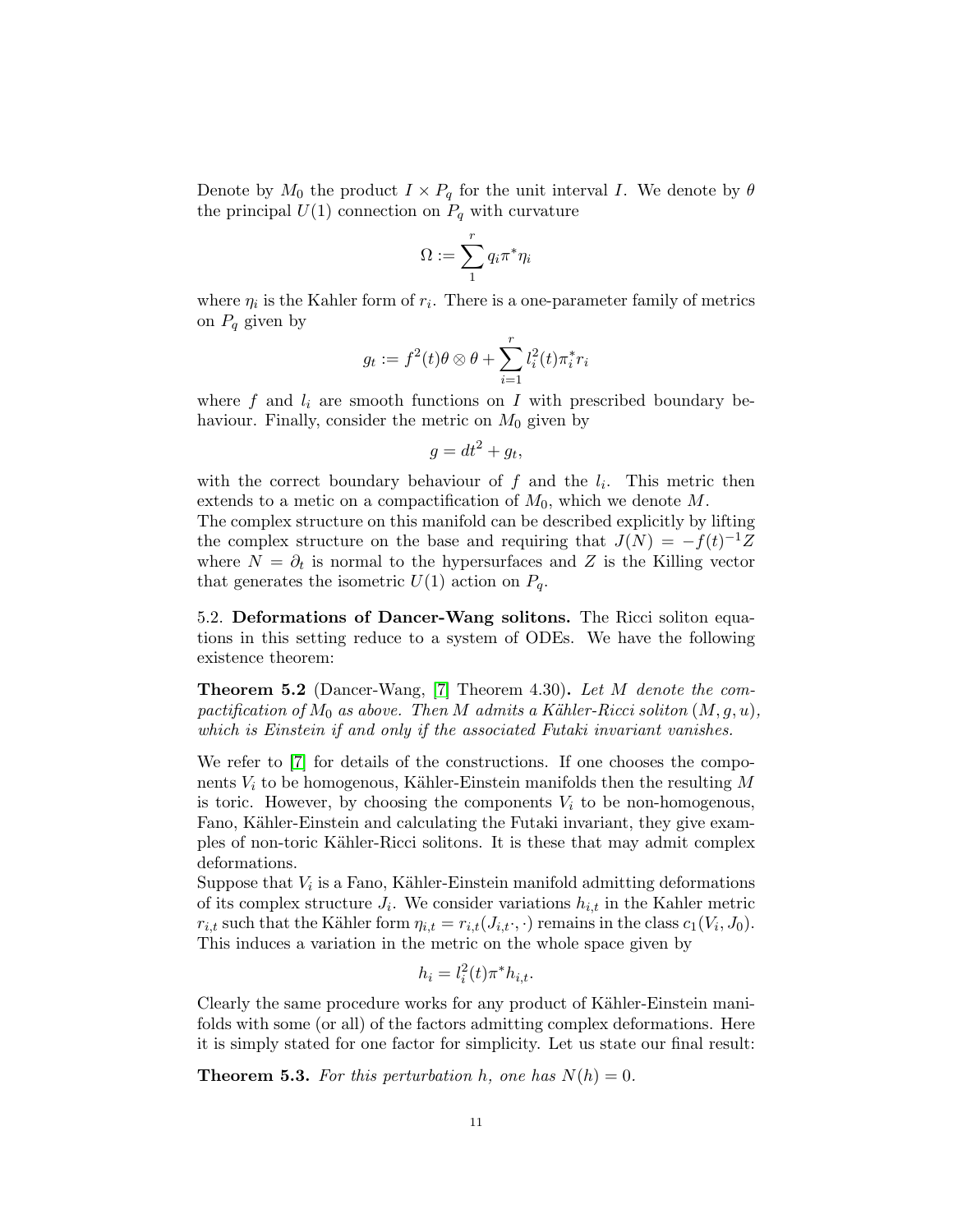Proof. It follows from the construction of h that

$$
||h_i||_g^2 = \int_I ||h_{i,t}||_{r_{i,t}}^2 dt = ||h_{i,0}||_{r_{i,0}}^2 \int_I dt = ||h_{i,0}||_{r_{i,0}}^2.
$$

In other words  $||h_{i,t}||_{r_{i,t}}$  is independent of t. We now see that

$$
\langle Nh, h\rangle = \int_M \Delta_u u ||h||_g^2 e^{-u} dV_g
$$
  
=  $||h||_g^2 \int_M (\Delta_u u e^{-u}) dV_g$   
= 0.

 $\Box$ 

Remark The significance of this result is that it verifies Tian-Zhu's conjecture for every obvious example of a complex deformation of the known Kähler-Ricci solitons. We do not know of any explicit deformations beyond these.

It is notable that all  $f$ -essential perturbations  $h$  known to us one has  $N(h) = 0$ : understanding if this is always the case would involve calculating  $H<sup>1</sup>(M, TM)$ , which is not easy to calculate in general.

#### **REFERENCES**

- <span id="page-11-10"></span>[1] Besse, A. Einstein Manifolds, Ergebnisse der Mathematik und ihrer Grenzgebiete (3), 10. Springer-Verlag, Berlin, 2008.
- <span id="page-11-12"></span>[2] Bien F. and Brion, M. Automorphisms and local rigidity of regular varieties, Compositio Math. 104 (1996), no. 1, 1-26.
- <span id="page-11-7"></span>[3] Cao, H. D., Deformations of Kähler metrics to Kähler-Einstein metrics on compact Kähler manifolds, Inv. Math., 81 (1985), no. 2, 359-372.
- <span id="page-11-2"></span>[4] Cao, H.D., Existence of gradient Khler-Ricci solitons. Elliptic and parabolic methods in geometry (Minneapolis, MN, 1994), 1-16, A K Peters, Wellesley, MA, 1996.
- <span id="page-11-4"></span>[5] Cao H. D., Hamilton R., Ilmanen T., Gaussian density and stability for some Ricci solitons, arXiv:0404.165, 2004.
- <span id="page-11-5"></span>[6] Cao H. D., Zhu M., On second variation of Perelman's Ricci shrinker entropy, Math. Ann., 353, (2012), No. 3, 747–763.
- <span id="page-11-3"></span>[7] Dancer A., Wang M., On Ricci solitons of cohomogeneity one, Ann. Global Anal. Geom., 39 (2011), no. 3, 259–292.
- <span id="page-11-11"></span>[8] Dai X., Wang X., Wei G., On the stability of Riemann manifold with parallel spinors, Invent. Math. 161 (2005), no. 1, 151-176.
- <span id="page-11-8"></span>[9] Dai X., Wang X., Wei G., On the variational stability of Kähler-Einstein metrics, Comm. Anal. Geom., 15 (2007), no. 4, 669-693.
- <span id="page-11-6"></span>[10] Hall S. J., Murphy T., On the linear stability of Kähler-Ricci solitons, Proc. A.M.S. 139 (2011), no. 9, 3327-3337.
- <span id="page-11-0"></span>[11] Hamilton, Richard S., The formation of singularities in the Ricci flow, Surveys in differential geometry, Vol. II (Cambridge, MA, 1993), 2, 7-136, Int. Press, Cambridge, MA.
- <span id="page-11-9"></span>[12] Koiso, N., Einstein metrics and complex structures, Invent. Math. 73 (1983), no. 1, 71106.
- <span id="page-11-1"></span>[13] Koiso, N., On rotationally symmetric Hamilton's equation for Kähler-Einstein metrics, Adv. Stud. Pure Math. 18 (1990), 327-337.